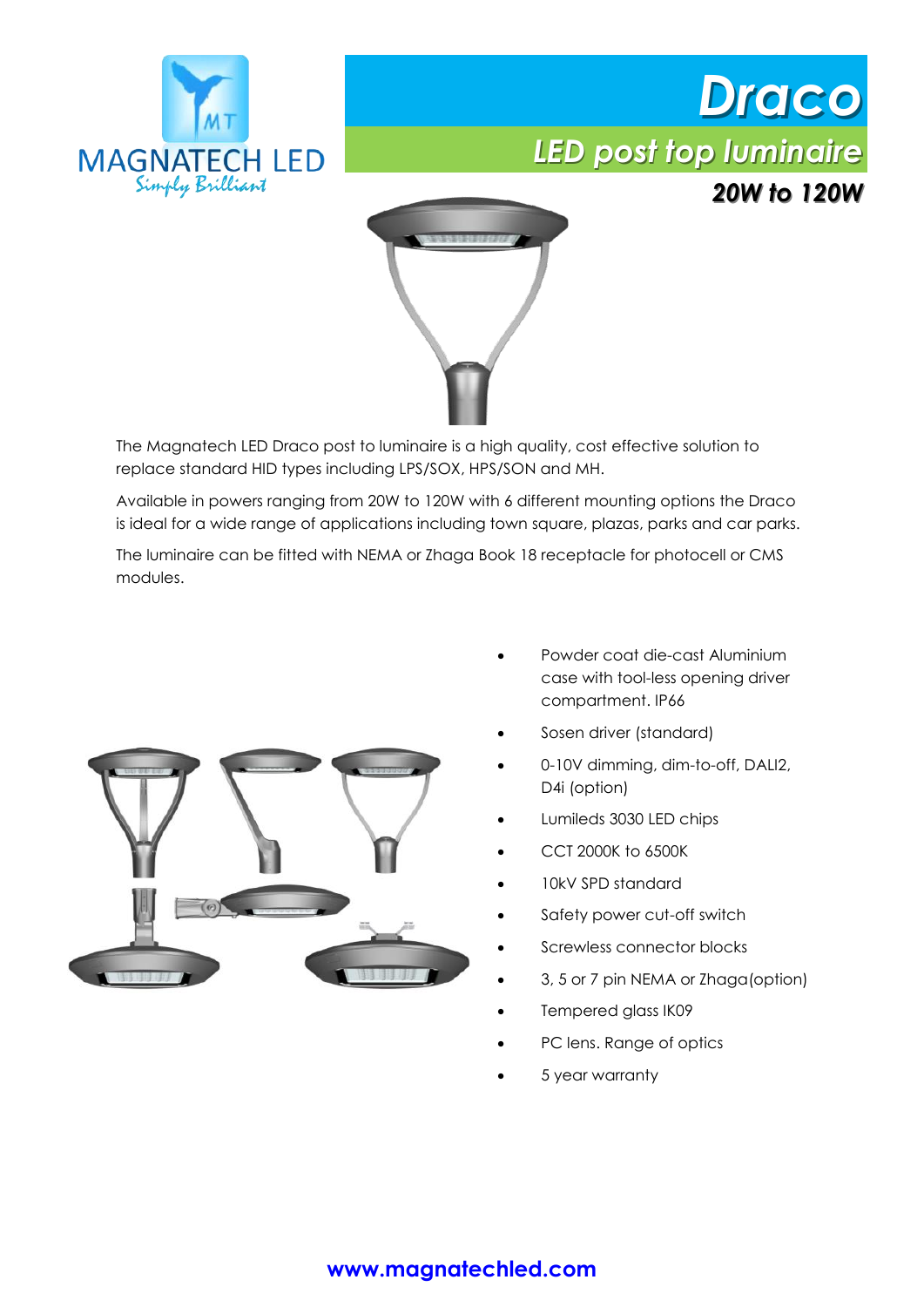

## *Draco LED post top luminaire*

### *20W to 120W*



**Style A Style B Style C Style D Style E Style F**

| Model                                                                         | <b>GL20</b>                                                                                                                       |      |      |      |      |       |       |       |  |  |
|-------------------------------------------------------------------------------|-----------------------------------------------------------------------------------------------------------------------------------|------|------|------|------|-------|-------|-------|--|--|
| Power                                                                         | 20 <sub>W</sub>                                                                                                                   | 30W  | 40W  | 50W  | 60W  | 80W   | 100W  | 120W  |  |  |
| Lumens Nom.                                                                   | 2800                                                                                                                              | 4200 | 5600 | 7000 | 8400 | 11200 | 14000 | 16800 |  |  |
| LED Qty                                                                       | 144                                                                                                                               |      |      |      |      |       | 192   |       |  |  |
| LED type                                                                      | Philips Lumiled Luxeon 3030. Other brands available on request                                                                    |      |      |      |      |       |       |       |  |  |
| <b>CRI</b>                                                                    | >70                                                                                                                               |      |      |      |      |       |       |       |  |  |
| Colour Temp.                                                                  | 3000K, 4000K, 5000K, 6000K or specified from 2000K to 7000K                                                                       |      |      |      |      |       |       |       |  |  |
| L70B10                                                                        | >50,000 hours                                                                                                                     |      |      |      |      |       |       |       |  |  |
| Driver                                                                        | Sosen GA (80W to 200W) 200-277V, Sosen VA 100-277V. Other drivers by request                                                      |      |      |      |      |       |       |       |  |  |
| <b>Beam Angle</b>                                                             | 60°x*60°, 90°x*90°, 120°x*120°, 150*70°                                                                                           |      |      |      |      |       |       |       |  |  |
| <b>Dimensions</b>                                                             | A style D479*H544mm, B style D479*H589mm, C style D479*H589mm, D style D479*H295mm,<br>E style 648*479*120mm, F style D479*H167mm |      |      |      |      |       |       |       |  |  |
| Material                                                                      | Case ADC12 aluminium, Cover toughened glass, Lens PC                                                                              |      |      |      |      |       |       |       |  |  |
| Protection                                                                    | IP65, IK09                                                                                                                        |      |      |      |      |       |       |       |  |  |
| Surge                                                                         | 10kV with standard internal SPD                                                                                                   |      |      |      |      |       |       |       |  |  |
| Packing                                                                       | <b>A,B,C style</b> $62*52*52.5CM/1PC 10.7kgs/ctn$ <b>D,E,F style</b> $68*54*13.5CM/1PC 8.5kgs/ctn$                                |      |      |      |      |       |       |       |  |  |
| Complies with all EU directives including LVD, EMC, RoHS and REACH            |                                                                                                                                   |      |      |      |      |       |       |       |  |  |
| 5 years warranty                                                              |                                                                                                                                   |      |      |      |      |       |       |       |  |  |
| All data are nominal. Full test data are available for design simulations.    |                                                                                                                                   |      |      |      |      |       |       |       |  |  |
| All packing information is nominal and will be confirmed at time of shipping. |                                                                                                                                   |      |      |      |      |       |       |       |  |  |
| E&O E. Magnatech LED reserve the right to change details without notice.      |                                                                                                                                   |      |      |      |      |       |       |       |  |  |

| Series           | Style             | Driver               | Power           | <b>CCT</b>   | <b>Beam Angle</b>           | Options            |
|------------------|-------------------|----------------------|-----------------|--------------|-----------------------------|--------------------|
| GL <sub>20</sub> | $A = 3$ supports  | SA= Sosen GA         | 20 <sub>W</sub> | $20 = 2000K$ | $D=60*60$                   | $00 =$ None        |
|                  | B= single support | SB=Sosen VA          | 30W             | $30 = 3000K$ | $E = 90*90$                 | $01 = NEMA 3-pin$  |
|                  | $C = 2$ supports  | SF=Sosen GA 0-10V    | 40W             | $40 = 4000K$ | $H = Type 2$                | $02 = NEMA 5$ -pin |
|                  | $D = top$ mount   | SG=Sosen VA 0-10V    | 50W             | 50-5000K     | $J = Type 3$                | 03= NEMA 7-pin     |
|                  | E= side mount     | For others ask sales | 60W etc.        | 60=6000K     | <b>For others ask sales</b> |                    |
|                  | F= cable mount    |                      |                 |              |                             |                    |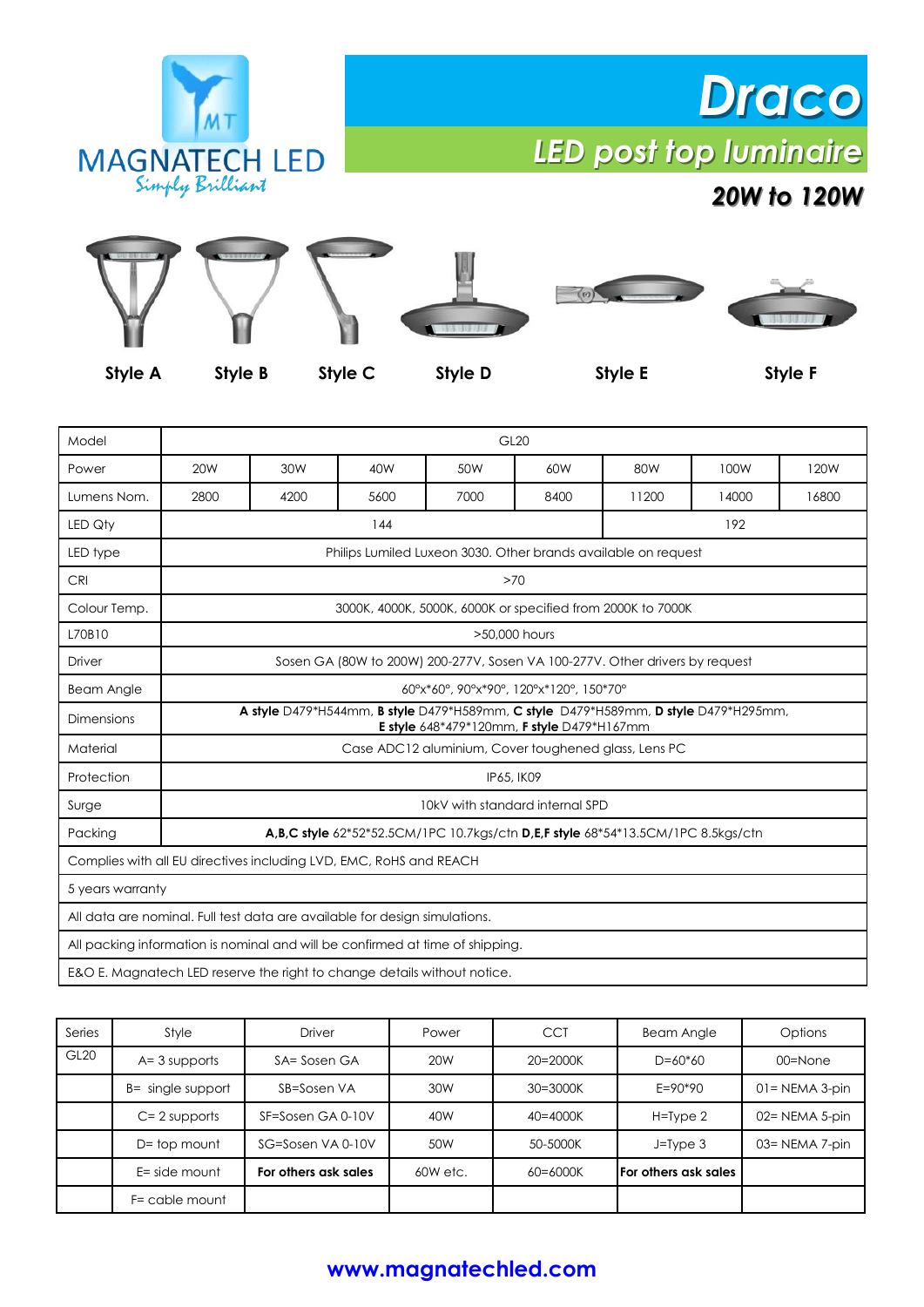

# *Draco LED post top luminaire*

## *20W to 120W*

**Optics**





 $10<sup>6</sup>$ 105  $205$ 1K  $\frac{cd/klm}{CO - C180}$  - C90 - C270  $\eta = 100\%$ 







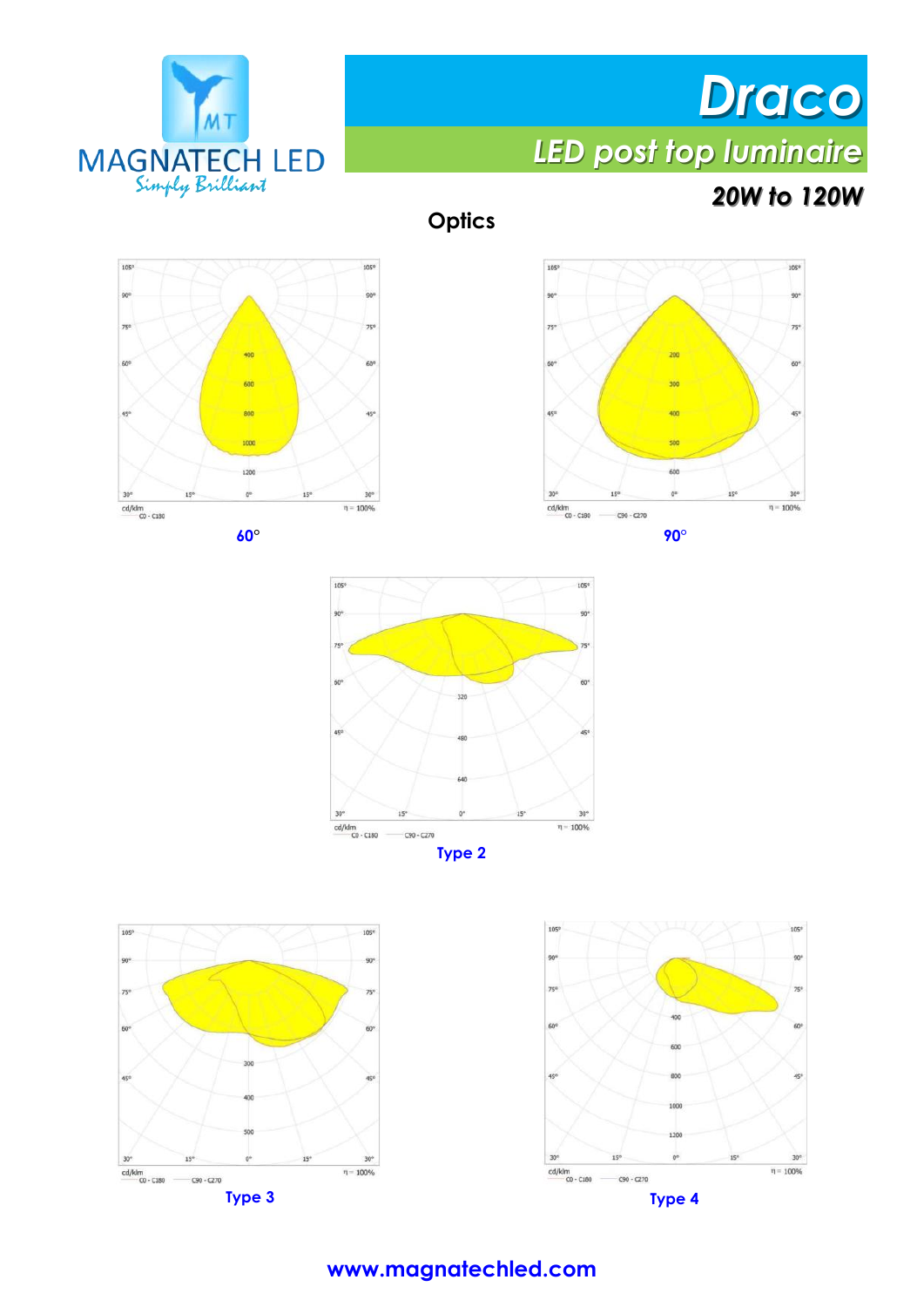

*Draco LED post top luminaire*

*20W to 120W*



**Internal**



10kV series SPD with status light Screw-less terminal block





Tool-free release clips





Safety cut out switch IP67 7-10mm cable gland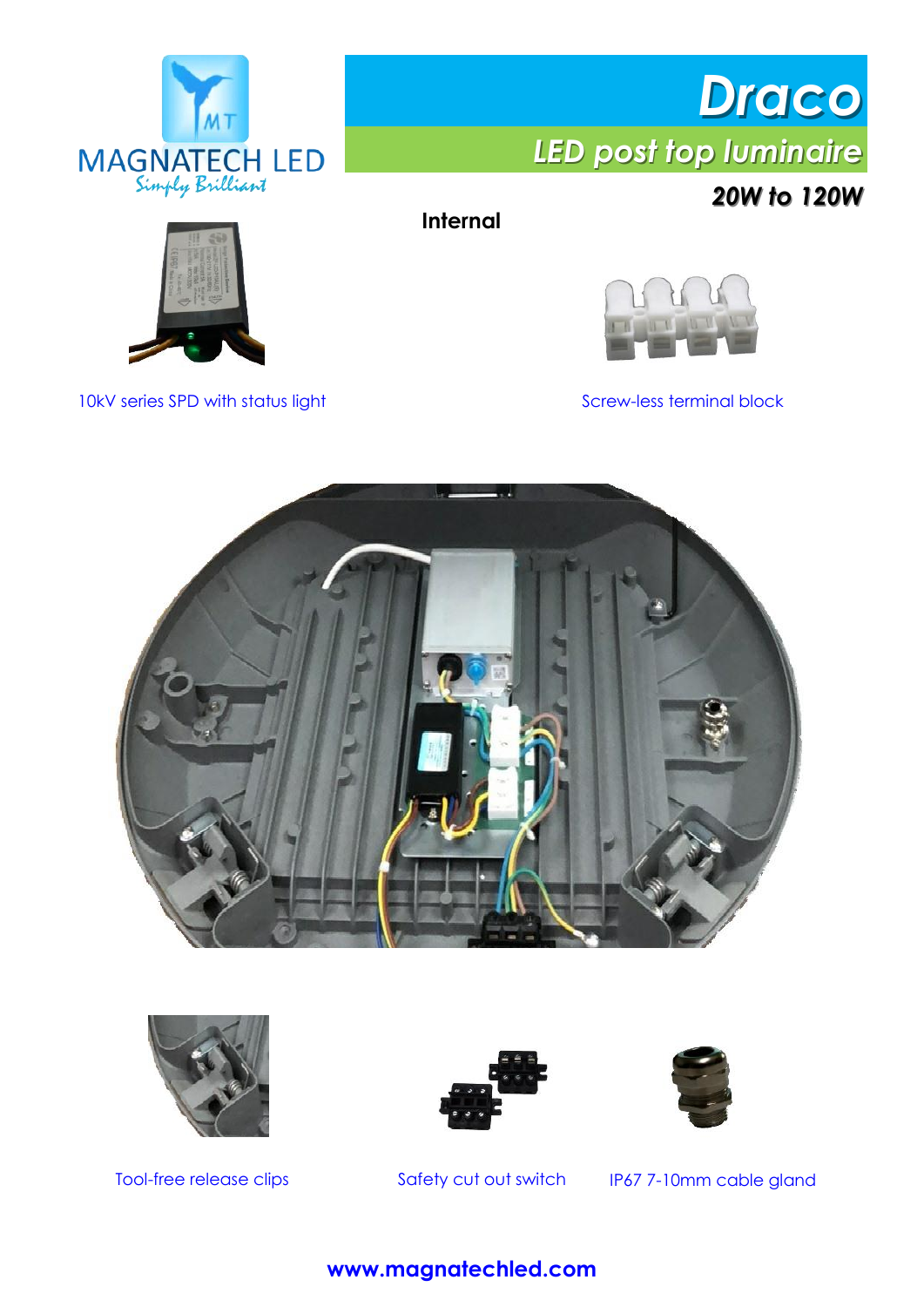

## *Draco LED post top luminaire 20W to 120W*





**4mm safety glass IK09 PC lens**







**1.6mm aluminium PCB Lumileds Luxeon 3030 LED**